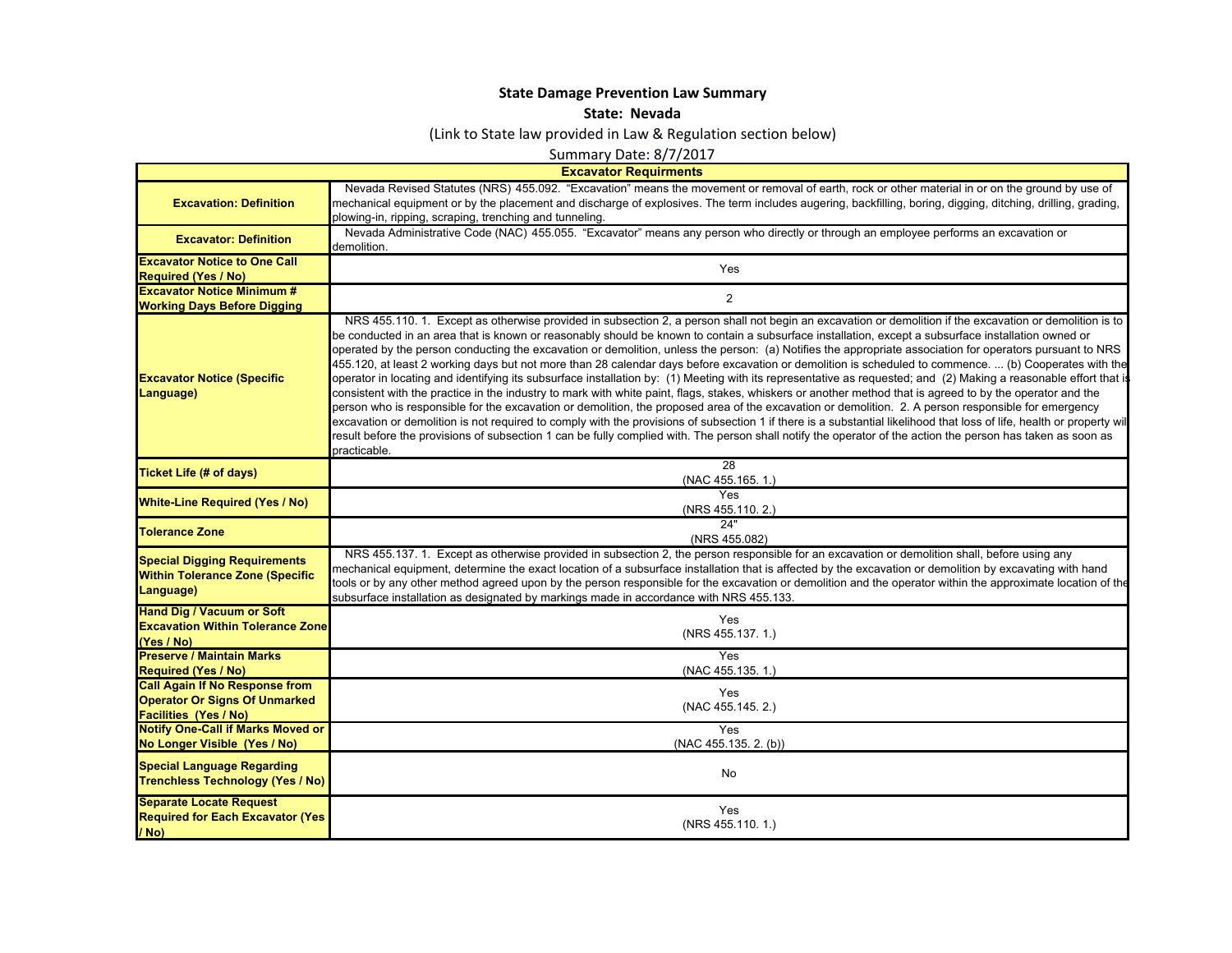| <b>Notify Operator of Damage (Yes /</b><br>No)                                                  | Yes<br>(NRS 455.140. 1.)                                                                                                                                                                                                                                                                                                                                                                                                                                                                                                                                                                                                                                                                                                                                                                                                                                                                                                                                                                                                                                                                                                                                                                                                                                                                                                                                                                                                                                                                                                                                                                                                                                                                                                                                                                                                                                                                                                                                                                                                                                                                                                                                                                                                                                                                                                                                                                                                                                                                                                                                                                                                                                                                                                                                                                                                                                                                                                              |
|-------------------------------------------------------------------------------------------------|---------------------------------------------------------------------------------------------------------------------------------------------------------------------------------------------------------------------------------------------------------------------------------------------------------------------------------------------------------------------------------------------------------------------------------------------------------------------------------------------------------------------------------------------------------------------------------------------------------------------------------------------------------------------------------------------------------------------------------------------------------------------------------------------------------------------------------------------------------------------------------------------------------------------------------------------------------------------------------------------------------------------------------------------------------------------------------------------------------------------------------------------------------------------------------------------------------------------------------------------------------------------------------------------------------------------------------------------------------------------------------------------------------------------------------------------------------------------------------------------------------------------------------------------------------------------------------------------------------------------------------------------------------------------------------------------------------------------------------------------------------------------------------------------------------------------------------------------------------------------------------------------------------------------------------------------------------------------------------------------------------------------------------------------------------------------------------------------------------------------------------------------------------------------------------------------------------------------------------------------------------------------------------------------------------------------------------------------------------------------------------------------------------------------------------------------------------------------------------------------------------------------------------------------------------------------------------------------------------------------------------------------------------------------------------------------------------------------------------------------------------------------------------------------------------------------------------------------------------------------------------------------------------------------------------------|
| <b>Notify One Call Center of Damage</b>                                                         | No                                                                                                                                                                                                                                                                                                                                                                                                                                                                                                                                                                                                                                                                                                                                                                                                                                                                                                                                                                                                                                                                                                                                                                                                                                                                                                                                                                                                                                                                                                                                                                                                                                                                                                                                                                                                                                                                                                                                                                                                                                                                                                                                                                                                                                                                                                                                                                                                                                                                                                                                                                                                                                                                                                                                                                                                                                                                                                                                    |
| (Yes / No)<br><b>Call 911 if Hazardous Materials</b>                                            | Yes                                                                                                                                                                                                                                                                                                                                                                                                                                                                                                                                                                                                                                                                                                                                                                                                                                                                                                                                                                                                                                                                                                                                                                                                                                                                                                                                                                                                                                                                                                                                                                                                                                                                                                                                                                                                                                                                                                                                                                                                                                                                                                                                                                                                                                                                                                                                                                                                                                                                                                                                                                                                                                                                                                                                                                                                                                                                                                                                   |
| <b>Released (Yes / No)</b>                                                                      | (NAC 455.160. 3. (a))                                                                                                                                                                                                                                                                                                                                                                                                                                                                                                                                                                                                                                                                                                                                                                                                                                                                                                                                                                                                                                                                                                                                                                                                                                                                                                                                                                                                                                                                                                                                                                                                                                                                                                                                                                                                                                                                                                                                                                                                                                                                                                                                                                                                                                                                                                                                                                                                                                                                                                                                                                                                                                                                                                                                                                                                                                                                                                                 |
| <b>Notice Exemptions (Yes / No)</b>                                                             | Yes                                                                                                                                                                                                                                                                                                                                                                                                                                                                                                                                                                                                                                                                                                                                                                                                                                                                                                                                                                                                                                                                                                                                                                                                                                                                                                                                                                                                                                                                                                                                                                                                                                                                                                                                                                                                                                                                                                                                                                                                                                                                                                                                                                                                                                                                                                                                                                                                                                                                                                                                                                                                                                                                                                                                                                                                                                                                                                                                   |
| <b>Notice Exemptions (Specific</b><br>Language))                                                | NRS 455.107. 2. A person is exempt from complying with the provisions of NRS 455.080 to 455.180, inclusive, if the person obtains the written consent<br>of all operators involved in the proposed excavation or demolition before the person receives a permit to conduct the excavation or demolition.                                                                                                                                                                                                                                                                                                                                                                                                                                                                                                                                                                                                                                                                                                                                                                                                                                                                                                                                                                                                                                                                                                                                                                                                                                                                                                                                                                                                                                                                                                                                                                                                                                                                                                                                                                                                                                                                                                                                                                                                                                                                                                                                                                                                                                                                                                                                                                                                                                                                                                                                                                                                                              |
|                                                                                                 | <b>Operator Response</b>                                                                                                                                                                                                                                                                                                                                                                                                                                                                                                                                                                                                                                                                                                                                                                                                                                                                                                                                                                                                                                                                                                                                                                                                                                                                                                                                                                                                                                                                                                                                                                                                                                                                                                                                                                                                                                                                                                                                                                                                                                                                                                                                                                                                                                                                                                                                                                                                                                                                                                                                                                                                                                                                                                                                                                                                                                                                                                              |
| <b>Minimum # Days for Operator to</b><br><b>Respond After Receiving Notice</b><br>(Generally)   | 2                                                                                                                                                                                                                                                                                                                                                                                                                                                                                                                                                                                                                                                                                                                                                                                                                                                                                                                                                                                                                                                                                                                                                                                                                                                                                                                                                                                                                                                                                                                                                                                                                                                                                                                                                                                                                                                                                                                                                                                                                                                                                                                                                                                                                                                                                                                                                                                                                                                                                                                                                                                                                                                                                                                                                                                                                                                                                                                                     |
| <b>Operator Requirements to</b><br><b>Respond to Locate Notification</b><br>(Specific Language) | NRS 455.130 1. Except in an emergency or as otherwise provided in subsection 2 or NRS 455.125, if an operator receives notice through an associatior<br>for operators pursuant to paragraph (a) of subsection 1 of NRS 455.110, the operator shall: (a) Locate and identify the subsurface installations and, if<br>known, the number of subsurface installations that are affected by the proposed excavation or demolition to the extent and to the degree of accuracy that th<br>information is available in the records of the operator or can be determined by using techniques of location that are commonly used in the industry, except<br>excavating, within 2 working days or within a time mutually agreed upon by the operator and the person who is responsible for the excavation or demolition;<br>(b) Remove or protect a subsurface installation as soon as practicable if the operator decides it should be removed or protected; and (c) Advise the person<br>who contacted the association for operators of the location of the subsurface installations of the operator that are affected by the proposed excavation or<br>demolition. 2. The operator shall notify the person who contacted the association for operators if the operator has no subsurface installations that are<br>affected by the proposed excavation or demolition.<br>NAC 455.125 1. An operator locating and identifying subsurface installations pursuant to the provisions of paragraph (a) of subsection 1 of NRS 455.130<br>shall locate and identify all subsurface installations of the operator that are in use or held for prospective use and are located within the affected area of the<br>proposed excavation or demolition and shall: (a) Mark the approximate location of the subsurface installations located and identified as required by NRS<br>455.133 and NAC 455.130 or in another manner agreed to in writing between the excavator and the operator; or (b) For any subsurface installations of the<br>operator that the operator was unable to identify or locate according to the records of the operator: (1) Inform the excavator of the approximate location of<br>the subsurface installation; and (2) Provide to the excavator the best description available of the subsurface installation from those records. 2. If an operato<br>determines that it has no subsurface installations within the affected area of the proposed excavation or demolition, the operator shall notify the excavator<br>pursuant to the provisions of subsection 2 of NRS 455.130by: (a) Notifying the excavator directly; or (b) Making a mark which indicates that the operator has<br>no subsurface installations within the affected area of the proposed excavation or demolition in a manner that: (1) Is consistent with the practice in the<br>industry; or (2) Includes the name, initials or logo of the operator. |
| <b>Minimum Standards for Locator</b>                                                            | No                                                                                                                                                                                                                                                                                                                                                                                                                                                                                                                                                                                                                                                                                                                                                                                                                                                                                                                                                                                                                                                                                                                                                                                                                                                                                                                                                                                                                                                                                                                                                                                                                                                                                                                                                                                                                                                                                                                                                                                                                                                                                                                                                                                                                                                                                                                                                                                                                                                                                                                                                                                                                                                                                                                                                                                                                                                                                                                                    |
| <b>Qualifications (Yes / No)</b><br><b>Minimum Standards for Locator</b>                        |                                                                                                                                                                                                                                                                                                                                                                                                                                                                                                                                                                                                                                                                                                                                                                                                                                                                                                                                                                                                                                                                                                                                                                                                                                                                                                                                                                                                                                                                                                                                                                                                                                                                                                                                                                                                                                                                                                                                                                                                                                                                                                                                                                                                                                                                                                                                                                                                                                                                                                                                                                                                                                                                                                                                                                                                                                                                                                                                       |
| <b>Qualifications</b>                                                                           | Not addressed                                                                                                                                                                                                                                                                                                                                                                                                                                                                                                                                                                                                                                                                                                                                                                                                                                                                                                                                                                                                                                                                                                                                                                                                                                                                                                                                                                                                                                                                                                                                                                                                                                                                                                                                                                                                                                                                                                                                                                                                                                                                                                                                                                                                                                                                                                                                                                                                                                                                                                                                                                                                                                                                                                                                                                                                                                                                                                                         |
| (Specific Language)                                                                             |                                                                                                                                                                                                                                                                                                                                                                                                                                                                                                                                                                                                                                                                                                                                                                                                                                                                                                                                                                                                                                                                                                                                                                                                                                                                                                                                                                                                                                                                                                                                                                                                                                                                                                                                                                                                                                                                                                                                                                                                                                                                                                                                                                                                                                                                                                                                                                                                                                                                                                                                                                                                                                                                                                                                                                                                                                                                                                                                       |
| <b>Law Specifies Marking Standards</b>                                                          |                                                                                                                                                                                                                                                                                                                                                                                                                                                                                                                                                                                                                                                                                                                                                                                                                                                                                                                                                                                                                                                                                                                                                                                                                                                                                                                                                                                                                                                                                                                                                                                                                                                                                                                                                                                                                                                                                                                                                                                                                                                                                                                                                                                                                                                                                                                                                                                                                                                                                                                                                                                                                                                                                                                                                                                                                                                                                                                                       |
| <b>Other Than Color</b>                                                                         | Yes                                                                                                                                                                                                                                                                                                                                                                                                                                                                                                                                                                                                                                                                                                                                                                                                                                                                                                                                                                                                                                                                                                                                                                                                                                                                                                                                                                                                                                                                                                                                                                                                                                                                                                                                                                                                                                                                                                                                                                                                                                                                                                                                                                                                                                                                                                                                                                                                                                                                                                                                                                                                                                                                                                                                                                                                                                                                                                                                   |
| (Yes / No)                                                                                      |                                                                                                                                                                                                                                                                                                                                                                                                                                                                                                                                                                                                                                                                                                                                                                                                                                                                                                                                                                                                                                                                                                                                                                                                                                                                                                                                                                                                                                                                                                                                                                                                                                                                                                                                                                                                                                                                                                                                                                                                                                                                                                                                                                                                                                                                                                                                                                                                                                                                                                                                                                                                                                                                                                                                                                                                                                                                                                                                       |
| <b>Law Specifies Marking Standards</b><br><b>Other Than Color (Specific</b><br>Language)        | NRS 455.133 1. An operator who marks the approximate location of a subsurface installation shall make a reasonable effort to make the markings in a<br>manner that is consistent with the practice in the industry. The operator shall use the identifying criteria and colors set forth in the regulations of the Public<br>Utilities Commission of Nevada for the markings. 2. In adopting regulations setting forth the criteria and colors to be used pursuant to this section, the<br>Public Utilities Commission of Nevada shall use nationally accepted standards for the identifying criteria and colors for marking subsurface installations.<br>NAC 455.105 1. The Commission hereby adopts by reference the marking standards described in the: (a) "Uniform Color Code"; (b) "Guidelines for<br>Excavation Delineation"; and (c) "Guidelines for Operator's Facility Field Delineation," (as set forth in Appendix B of Best Practices Version 3.0, published by<br>the Common Ground Alliance.) 2. A copy of this publication can be obtained from the Common Ground Alliance, free of charge, at the Internet address<br>http://www.commongroundalliance.com/.                                                                                                                                                                                                                                                                                                                                                                                                                                                                                                                                                                                                                                                                                                                                                                                                                                                                                                                                                                                                                                                                                                                                                                                                                                                                                                                                                                                                                                                                                                                                                                                                                                                                                                                                                          |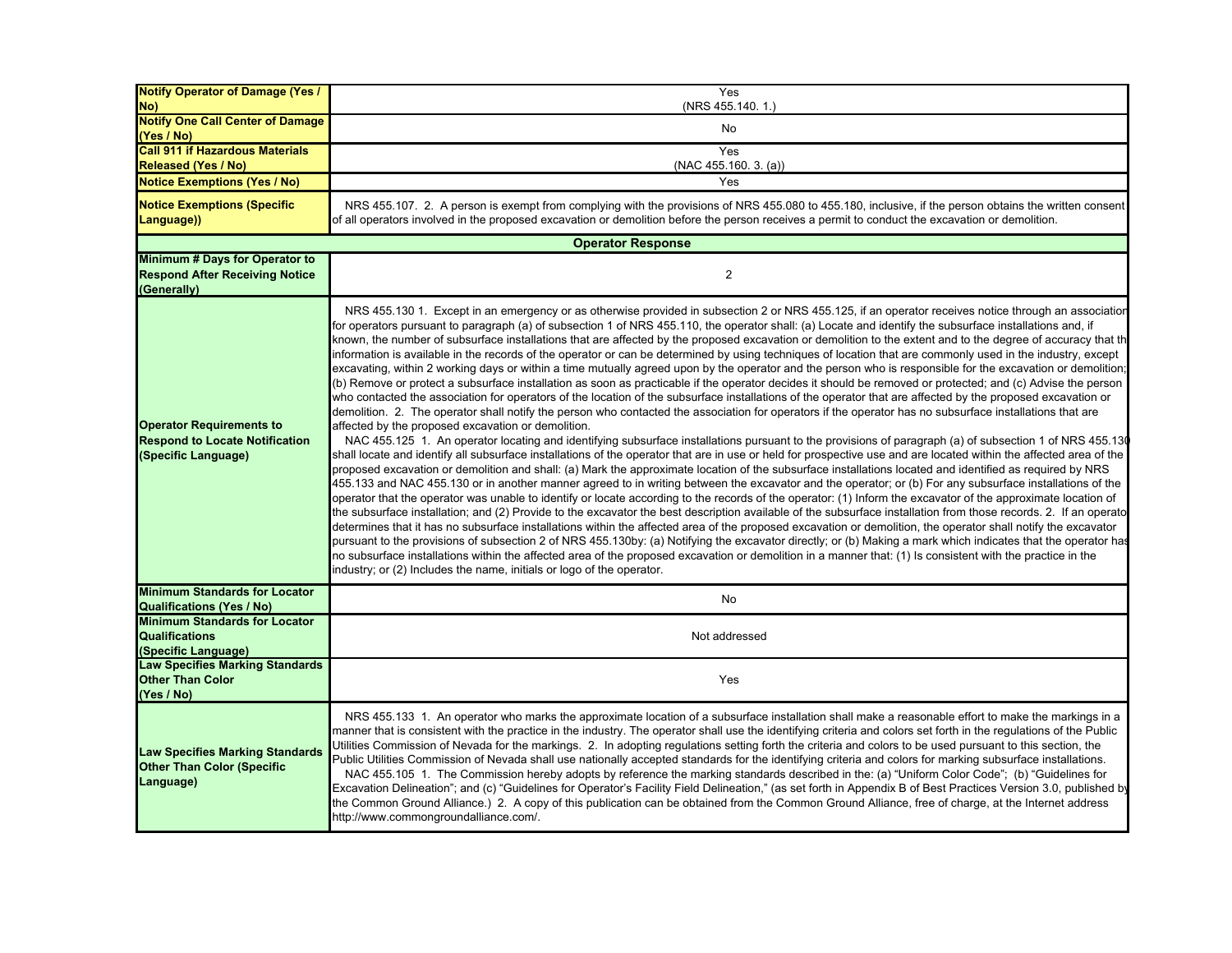| Law Includes Specific Language<br>For Operators To Locate Sewer<br>Laterals (Yes / No)                                                     | Yes<br>(NAC 455.0995, and 455.125. 1.)                                                                                                                                                                                                                                                                                                                                                                                                                                                                                                                                                                                                                                                                                                                                                                                                                                                                                                                                                                                                                                                                                               |  |
|--------------------------------------------------------------------------------------------------------------------------------------------|--------------------------------------------------------------------------------------------------------------------------------------------------------------------------------------------------------------------------------------------------------------------------------------------------------------------------------------------------------------------------------------------------------------------------------------------------------------------------------------------------------------------------------------------------------------------------------------------------------------------------------------------------------------------------------------------------------------------------------------------------------------------------------------------------------------------------------------------------------------------------------------------------------------------------------------------------------------------------------------------------------------------------------------------------------------------------------------------------------------------------------------|--|
| Law Includes Specific Language<br><b>For Operators To Locate</b><br><b>Abandoned Facilities (Yes / No)</b>                                 | No                                                                                                                                                                                                                                                                                                                                                                                                                                                                                                                                                                                                                                                                                                                                                                                                                                                                                                                                                                                                                                                                                                                                   |  |
| <b>Operator Must Locate Abandoned</b><br><b>Facilities</b><br>(Specific Language)                                                          | Not addressed                                                                                                                                                                                                                                                                                                                                                                                                                                                                                                                                                                                                                                                                                                                                                                                                                                                                                                                                                                                                                                                                                                                        |  |
| <b>Positive Response Required -</b><br><b>Operator Contact Excavator</b><br>(Yes / No)                                                     | No                                                                                                                                                                                                                                                                                                                                                                                                                                                                                                                                                                                                                                                                                                                                                                                                                                                                                                                                                                                                                                                                                                                                   |  |
| Positive Response Required -<br><b>Operator Contact Excavator</b><br>(Specific Language)                                                   | Positive response is not required.<br>(Reference NRS 455.130 1. and NAC 455.125 1.)                                                                                                                                                                                                                                                                                                                                                                                                                                                                                                                                                                                                                                                                                                                                                                                                                                                                                                                                                                                                                                                  |  |
| Positive Response Required -<br><b>Operator Contact One Call Center</b><br>(Yes / No)                                                      | No                                                                                                                                                                                                                                                                                                                                                                                                                                                                                                                                                                                                                                                                                                                                                                                                                                                                                                                                                                                                                                                                                                                                   |  |
| <b>Positive Response Required -</b><br><b>Operator Contact One Call Center</b><br>(Specific Language)                                      | Not addressed                                                                                                                                                                                                                                                                                                                                                                                                                                                                                                                                                                                                                                                                                                                                                                                                                                                                                                                                                                                                                                                                                                                        |  |
| <b>Positive Response - One-Call</b><br><b>Automated (Yes / No)</b>                                                                         | No                                                                                                                                                                                                                                                                                                                                                                                                                                                                                                                                                                                                                                                                                                                                                                                                                                                                                                                                                                                                                                                                                                                                   |  |
| <b>Operator Must Provide One-Call</b><br><b>Center with Information On</b><br><b>Locations of Buried Facilities (Yes)</b><br>/ No)         | No                                                                                                                                                                                                                                                                                                                                                                                                                                                                                                                                                                                                                                                                                                                                                                                                                                                                                                                                                                                                                                                                                                                                   |  |
| <b>Operator Must Provide One-Call</b><br><b>Center with Information On</b><br><b>Locations of Buried Facilities</b><br>(Specific Language) | Not addressed                                                                                                                                                                                                                                                                                                                                                                                                                                                                                                                                                                                                                                                                                                                                                                                                                                                                                                                                                                                                                                                                                                                        |  |
| <b>Operator Must Update Information</b><br>On Locations of Buried Facilities<br>(Yes / No)                                                 | No                                                                                                                                                                                                                                                                                                                                                                                                                                                                                                                                                                                                                                                                                                                                                                                                                                                                                                                                                                                                                                                                                                                                   |  |
| <b>Operator Must Update Information</b><br><b>On Locations of Buried Facilities</b><br>(Specific Language)                                 | Not addressed                                                                                                                                                                                                                                                                                                                                                                                                                                                                                                                                                                                                                                                                                                                                                                                                                                                                                                                                                                                                                                                                                                                        |  |
| <b>New Facilities Must Be Locatable</b><br><b>Electronically</b><br>(Yes / No)                                                             | Yes                                                                                                                                                                                                                                                                                                                                                                                                                                                                                                                                                                                                                                                                                                                                                                                                                                                                                                                                                                                                                                                                                                                                  |  |
| <b>New Facilities Must Be Locatable</b><br><b>Electronically (Specific Language)</b>                                                       | NRS 455.131 1. Except as otherwise provided in subsection 2, an operator shall, for each subsurface installation that is installed on or after October 1,<br>2005, which cannot be detected from or above the surface of the ground by means of either the material used in constructing the subsurface installation or a<br>conductor within the subsurface installation, install a permanent device which designates or provides a means of detecting a subsurface installation through<br>the use of a noninvasive method from or above the surface of the ground. Such a device includes, without limitation, a tracer wire or a marker. 2. A<br>person who connects a sewer service lateral to a sewer main shall, at the option of the operator of the sewer main: (a)Install a permanent device as<br>described in subsection 1 of a type designated by the operator of the sewer main at the connection of the sewer service lateral to the sewer main and where<br>the sewer service lateral exits the public right-of-way and promptly provide the operator of the sewer main with the location of such permanent devices; |  |
| Design Request (Yes / No)                                                                                                                  | No                                                                                                                                                                                                                                                                                                                                                                                                                                                                                                                                                                                                                                                                                                                                                                                                                                                                                                                                                                                                                                                                                                                                   |  |
| <b>One Call, Enforcement, and Reporting</b>                                                                                                |                                                                                                                                                                                                                                                                                                                                                                                                                                                                                                                                                                                                                                                                                                                                                                                                                                                                                                                                                                                                                                                                                                                                      |  |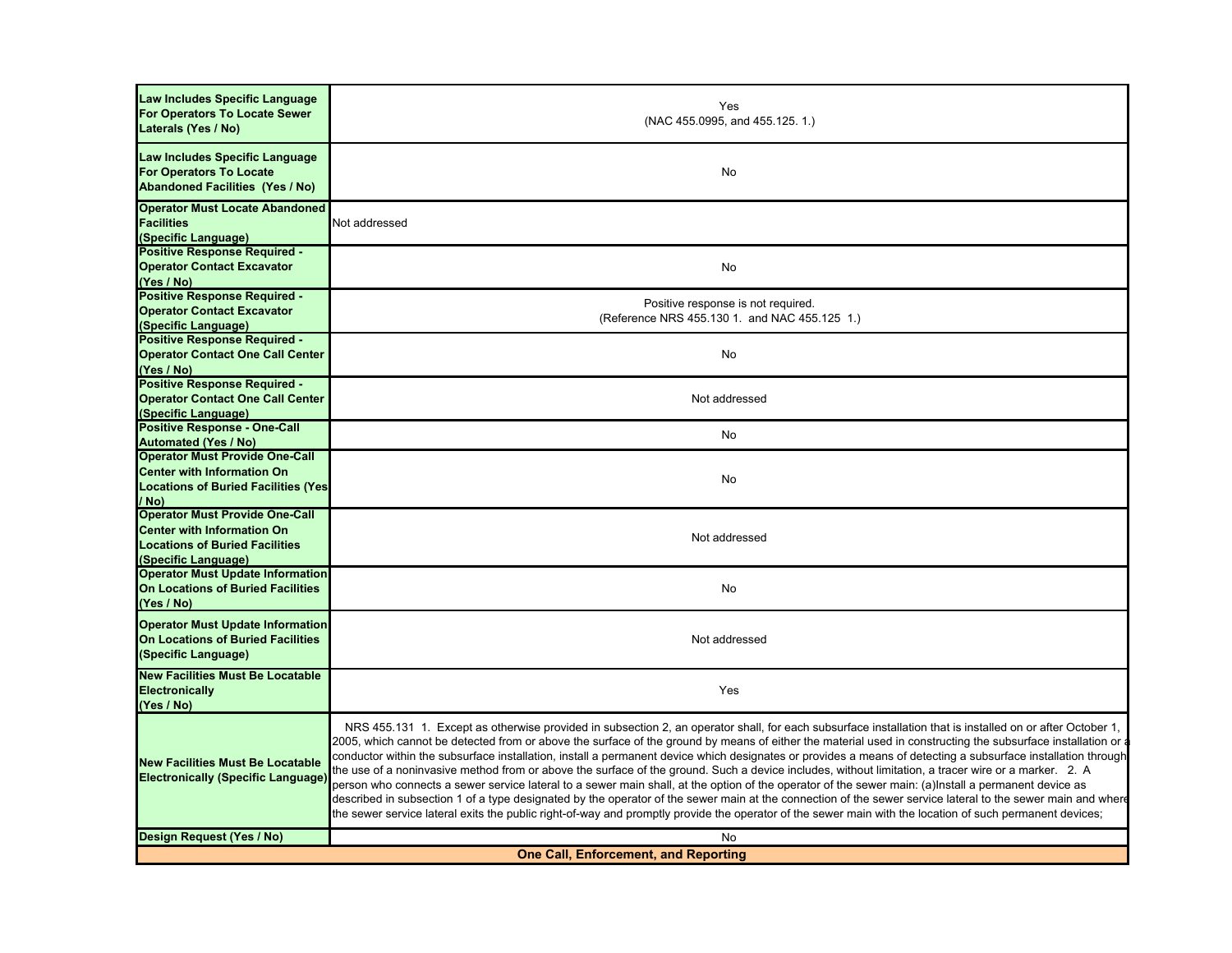| <b>Mandatory One Call Membership</b><br>(Yes / No)                                               | Yes<br>(NRS 455.120 1.)                                                                                                                                                                                                                                                                                                                                                                                                                                                                                                                                                                                                                                                                                                                                                                                                                                                                                                                                                                                                                                                                                                                                                                                                                                  |
|--------------------------------------------------------------------------------------------------|----------------------------------------------------------------------------------------------------------------------------------------------------------------------------------------------------------------------------------------------------------------------------------------------------------------------------------------------------------------------------------------------------------------------------------------------------------------------------------------------------------------------------------------------------------------------------------------------------------------------------------------------------------------------------------------------------------------------------------------------------------------------------------------------------------------------------------------------------------------------------------------------------------------------------------------------------------------------------------------------------------------------------------------------------------------------------------------------------------------------------------------------------------------------------------------------------------------------------------------------------------|
| <b>One Call Membership Exemptions</b><br>(Yes / No)                                              | Yes                                                                                                                                                                                                                                                                                                                                                                                                                                                                                                                                                                                                                                                                                                                                                                                                                                                                                                                                                                                                                                                                                                                                                                                                                                                      |
| <b>One Call Membership Exemptions</b> Transportation.<br>(Specific Language)                     | NRS 455.096 Operator means any person who owns, operates or maintains a subsurface installation. The term does not include the Department of<br>NRS 455.120 An operator shall: 1. Join an association for operators to receive the notification required pursuant to paragraph (a) of subsection 1 of NR\$<br>455.110 for its members                                                                                                                                                                                                                                                                                                                                                                                                                                                                                                                                                                                                                                                                                                                                                                                                                                                                                                                    |
| <b>One-Call Law Addresses Board</b><br>Make-Up (Yes / No)                                        | No                                                                                                                                                                                                                                                                                                                                                                                                                                                                                                                                                                                                                                                                                                                                                                                                                                                                                                                                                                                                                                                                                                                                                                                                                                                       |
| <b>One-Call Law Addresses Board</b><br><b>Make-Up (Specific Language)</b>                        | Not addressed                                                                                                                                                                                                                                                                                                                                                                                                                                                                                                                                                                                                                                                                                                                                                                                                                                                                                                                                                                                                                                                                                                                                                                                                                                            |
| <b>Separate Body Designated to</b><br><b>Advise Enforcement Authority</b><br>(Yes / No)          | No                                                                                                                                                                                                                                                                                                                                                                                                                                                                                                                                                                                                                                                                                                                                                                                                                                                                                                                                                                                                                                                                                                                                                                                                                                                       |
| <b>Separate Body Designated to</b><br><b>Advise Enforcement Authority</b><br>(Specific Language) | Not addressed                                                                                                                                                                                                                                                                                                                                                                                                                                                                                                                                                                                                                                                                                                                                                                                                                                                                                                                                                                                                                                                                                                                                                                                                                                            |
| <b>Penalties / Fines Excavators</b><br>(Yes / No)                                                | Yes                                                                                                                                                                                                                                                                                                                                                                                                                                                                                                                                                                                                                                                                                                                                                                                                                                                                                                                                                                                                                                                                                                                                                                                                                                                      |
| <b>Penalties / Fines Excavators</b><br>(Specific Language)                                       | NRS 455.170 2. 2. Except as otherwise provided in subsection 4, in addition to any other penalty provided by law, any person who willfully or repeatedly<br>violates a provision of NRS 455.080 to 455.180, inclusive, is liable for a civil penalty: (a) Not to exceed \$2,500 per day for each violation; and (b) Not to<br>exceed \$250,000 for any related series of violations within a calendar year. 3. Except as otherwise provided in subsections 2 and 4, any person who<br>negligently violates any such provision is liable for a civil penalty: (a) Not to exceed \$1,000 per day for each violation; and (b) Not to exceed \$50,000 for any<br>related series of violations within a calendar year. 4. The maximum civil penalty imposed pursuant to this section may be tripled for each violation that<br>involves contact with, or that occurs less than 24 horizontal inches from a high consequence subsurface installation, regardless of the depth of the location<br>of the high consequence subsurface installation. The amount of any civil penalty imposed pursuant to this section and the propriety of any settlement or<br>compromise concerning a penalty shall be determined by the Public Utilities Commission of Nevada. |
| <b>Penalties / Fines Operators</b><br>(Yes / No)                                                 | Yes                                                                                                                                                                                                                                                                                                                                                                                                                                                                                                                                                                                                                                                                                                                                                                                                                                                                                                                                                                                                                                                                                                                                                                                                                                                      |
| <b>Penalties / Fines Operators</b><br>(Specific Language)                                        | NRS 455.170 2. 2. Except as otherwise provided in subsection 4, in addition to any other penalty provided by law, any person who willfully or repeatedly<br>violates a provision of NRS 455.080 to 455.180, inclusive, is liable for a civil penalty: (a) Not to exceed \$2,500 per day for each violation; and (b) Not to<br>exceed \$250,000 for any related series of violations within a calendar year. 3. Except as otherwise provided in subsections 2 and 4, any person who<br>negligently violates any such provision is liable for a civil penalty: (a) Not to exceed \$1,000 per day for each violation; and (b) Not to exceed \$50,000 for any<br>related series of violations within a calendar year. 4. The maximum civil penalty imposed pursuant to this section may be tripled for each violation that<br>involves contact with, or that occurs less than 24 horizontal inches from a high consequence subsurface installation, regardless of the depth of the location<br>of the high consequence subsurface installation. The amount of any civil penalty imposed pursuant to this section and the propriety of any settlement or<br>compromise concerning a penalty shall be determined by the Public Utilities Commission of Nevada. |
| Penalties / Fines Other (Yes / No)                                                               | Yes                                                                                                                                                                                                                                                                                                                                                                                                                                                                                                                                                                                                                                                                                                                                                                                                                                                                                                                                                                                                                                                                                                                                                                                                                                                      |
| <b>Penalties / Fines Other</b><br>(Specific Language)                                            | NRS 455.170 2. 2. Except as otherwise provided in subsection 4, in addition to any other penalty provided by law, any person who willfully or repeatedly<br>violates a provision of NRS 455.080 to 455.180, inclusive, is liable for a civil penalty: (a) Not to exceed \$2,500 per day for each violation; and (b) Not to<br>exceed \$250,000 for any related series of violations within a calendar year. 3. Except as otherwise provided in subsections 2 and 4, any person who<br>negligently violates any such provision is liable for a civil penalty: (a) Not to exceed \$1,000 per day for each violation; and (b) Not to exceed \$50,000 for any<br>related series of violations within a calendar year. 4. The maximum civil penalty imposed pursuant to this section may be tripled for each violation that<br>involves contact with, or that occurs less than 24 horizontal inches from a high consequence subsurface installation, regardless of the depth of the location<br>of the high consequence subsurface installation. The amount of any civil penalty imposed pursuant to this section and the propriety of any settlement or<br>compromise concerning a penalty shall be determined by the Public Utilities Commission of Nevada. |